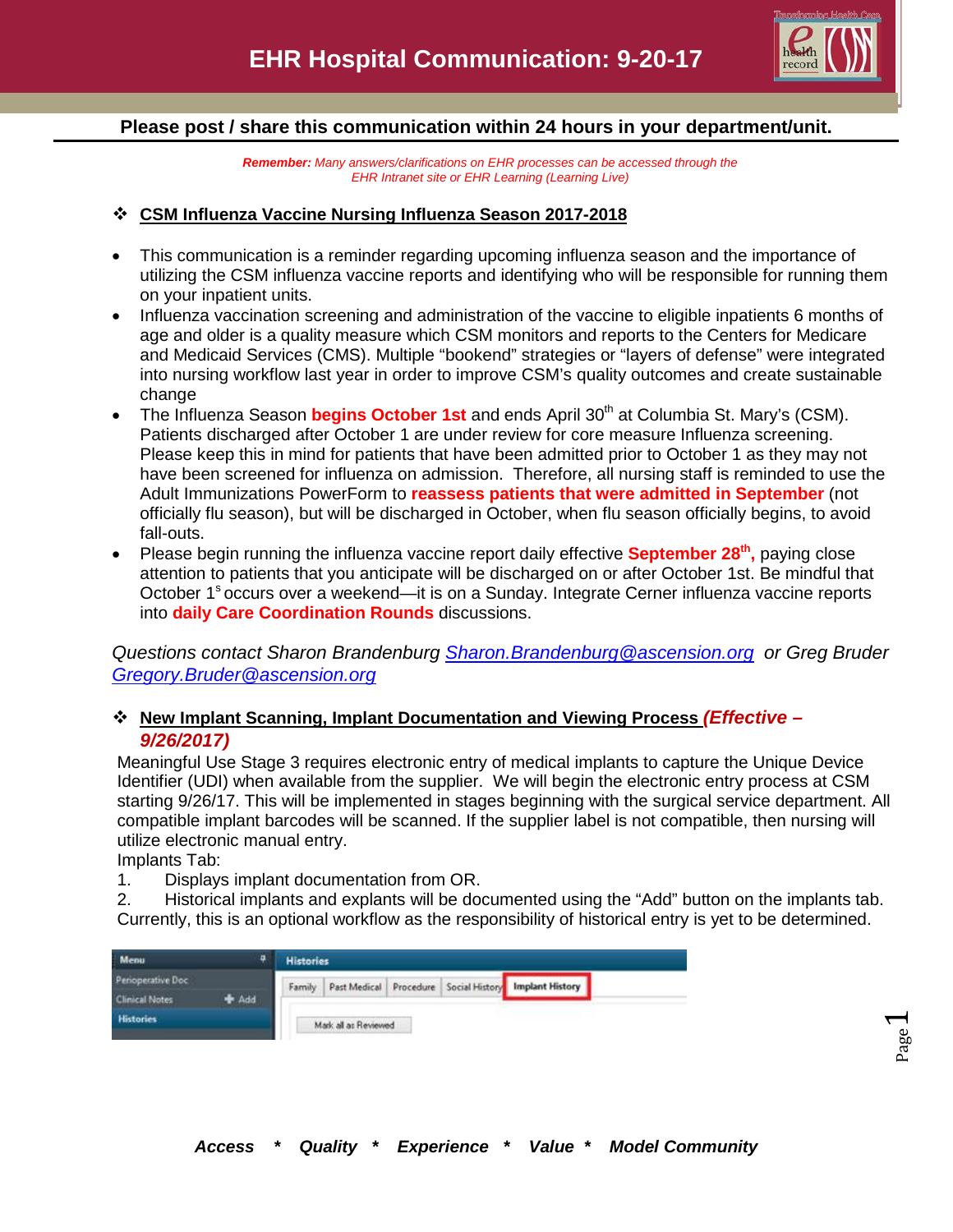# **EHR Hospital Communication: 9-20-17**



| Family | Past Medical Procedure Social History                                                                                                                                                                                                                                                                                                                                                                                                                                                                                                                          |              |          |   | <b>Implant History</b> |                       |                    |                |           |                   |    |
|--------|----------------------------------------------------------------------------------------------------------------------------------------------------------------------------------------------------------------------------------------------------------------------------------------------------------------------------------------------------------------------------------------------------------------------------------------------------------------------------------------------------------------------------------------------------------------|--------------|----------|---|------------------------|-----------------------|--------------------|----------------|-----------|-------------------|----|
|        | SNACHT                                                                                                                                                                                                                                                                                                                                                                                                                                                                                                                                                         |              |          |   |                        | *Implant description: |                    |                |           | MR dassification: |    |
|        | Patient Chart                                                                                                                                                                                                                                                                                                                                                                                                                                                                                                                                                  |              |          |   |                        |                       |                    |                | Free Text | None              | Ÿ. |
|        | This was explanted                                                                                                                                                                                                                                                                                                                                                                                                                                                                                                                                             |              |          | П | "Quantity:             | l÷.                   |                    |                |           |                   |    |
|        | Explorit date :                                                                                                                                                                                                                                                                                                                                                                                                                                                                                                                                                |              |          |   | "Implant date:         |                       |                    | Procedure 1    |           | Body site :       |    |
|        | $\frac{a\lambda}{2} \left\vert \frac{a\lambda}{2} \right\vert \left\vert \frac{a\lambda}{2} \right\vert \left\vert \frac{a\lambda}{2} \right\vert \left\vert \frac{a\lambda}{2} \right\vert \left\vert \frac{a\lambda}{2} \right\vert \left\vert \frac{a\lambda}{2} \right\vert \left\vert \frac{a\lambda}{2} \right\vert \left\vert \frac{a\lambda}{2} \right\vert \left\vert \frac{a\lambda}{2} \right\vert \left\vert \frac{a\lambda}{2} \right\vert \left\vert \frac{a\lambda}{2} \right\vert \left\vert \frac{a\lambda}{2} \right\vert \left\vert \frac{$ |              | $\omega$ |   |                        | experience of w Day   | $\dot{\mathbf{v}}$ |                |           | None              | v  |
|        | Explant reason :                                                                                                                                                                                                                                                                                                                                                                                                                                                                                                                                               |              |          |   | Implanting facility :  |                       |                    | Implanted by : |           | Case number       |    |
|        | None                                                                                                                                                                                                                                                                                                                                                                                                                                                                                                                                                           | $\checkmark$ |          |   |                        |                       |                    |                |           |                   |    |
|        | Implant Type :                                                                                                                                                                                                                                                                                                                                                                                                                                                                                                                                                 |              |          |   |                        |                       |                    | upt:           |           |                   |    |
|        | O Diological                                                                                                                                                                                                                                                                                                                                                                                                                                                                                                                                                   |              |          |   |                        |                       |                    |                |           |                   |    |
|        | O Non Bological                                                                                                                                                                                                                                                                                                                                                                                                                                                                                                                                                |              |          |   |                        |                       |                    |                |           |                   |    |
|        |                                                                                                                                                                                                                                                                                                                                                                                                                                                                                                                                                                |              |          |   |                        |                       |                    |                |           |                   |    |
|        |                                                                                                                                                                                                                                                                                                                                                                                                                                                                                                                                                                |              |          |   |                        |                       |                    |                |           |                   |    |
|        |                                                                                                                                                                                                                                                                                                                                                                                                                                                                                                                                                                |              |          |   |                        |                       |                    |                |           |                   |    |
|        |                                                                                                                                                                                                                                                                                                                                                                                                                                                                                                                                                                |              |          |   |                        |                       |                    |                |           |                   |    |
|        | Comments :                                                                                                                                                                                                                                                                                                                                                                                                                                                                                                                                                     |              |          |   |                        |                       |                    |                |           |                   |    |
|        |                                                                                                                                                                                                                                                                                                                                                                                                                                                                                                                                                                |              |          |   |                        |                       |                    |                |           |                   | õ  |
|        |                                                                                                                                                                                                                                                                                                                                                                                                                                                                                                                                                                |              |          |   |                        |                       |                    |                |           |                   |    |

## **Timeline**

*Stage 1* Start Date – 9/26/17 Location – CSM Milwaukee, CSM Ozaukee and Riverwoods Surgery Departments Implant Types - Tissue, Heart Valves & Breast Implants as per chart below.\* *Future Stages* Starting Dates – To Be Determined (will be multi-staged) Locations – all applicable including Surgery Departments, IR, Cath Labs, etc. Implant Types – all others

#### \*Green items will be scanned. Red items will be entered manually.

| <b>Tissue:</b>                                                                                                                                                                                                                                                                                                                                                                                               | <b>Tissue:</b>                                                                                                                                                                                                                                                                                                                                                                                                                                                                 |
|--------------------------------------------------------------------------------------------------------------------------------------------------------------------------------------------------------------------------------------------------------------------------------------------------------------------------------------------------------------------------------------------------------------|--------------------------------------------------------------------------------------------------------------------------------------------------------------------------------------------------------------------------------------------------------------------------------------------------------------------------------------------------------------------------------------------------------------------------------------------------------------------------------|
| ✔ Abbott-IMPLANT GLAUCOMA<br>✔ ALLOGRAFT-CADAVERSKIN<br>V INTEGRA-BILAYER DRESSING<br>V LIFECELL-ALLODERM<br>GLAUKOS-I STENT<br>V NEW WORLD-VALVE GLAUCOMA<br>√ WRIGHT-OSTEOSET MINI BEAD KIT<br><b>Breast:</b><br>√ ALLERGAN-EXPANDER TISSUE<br>√ ALLERGAN-IMPLANT BREAST<br>Heart:<br>√ MEDTRONIC-AORTIC VALVE<br>√ MEDTRONIC-FREESTYLE VALVE<br>MEDTRONIC-RING ANNULPLASTY<br>√ MEDTRONIC-RING CONTOUR 3D | * ALLOGRAPH TUTOPLAST<br><b>* EZ DERM, DRESSING</b><br><b>* MIMEDX-AMNIOFIX</b><br><b>* MIMEDX-EPIBURN</b><br><b>* MTF-CANCELLOUS CHIPS* &amp; PUTTY*</b><br><b>* MTF-TENDONS* HEMI* &amp; FEMORAL*</b><br><b>* NUVASIVE-OSTEOCEL</b><br><b>* STRYKER-BIO*</b><br><b>* WRIGHT-ALLOMATRIX PUTTY</b><br>$(*)$ = Serial or Lot Barcode only. The UDI<br>scanning window will not work. However,<br>you CAN scan the serial/lot ID directly into<br>the ID box within the segment. |
| <b>ITEMS THAT WILL SCAN</b>                                                                                                                                                                                                                                                                                                                                                                                  |                                                                                                                                                                                                                                                                                                                                                                                                                                                                                |

**ITEMS THAT WILL NOT SCAN** 

Questions: Sarah Benckenstein: [Sarah.Benckenstein@ascension.org>](mailto:Sarah.Benckenstein@ascension.org)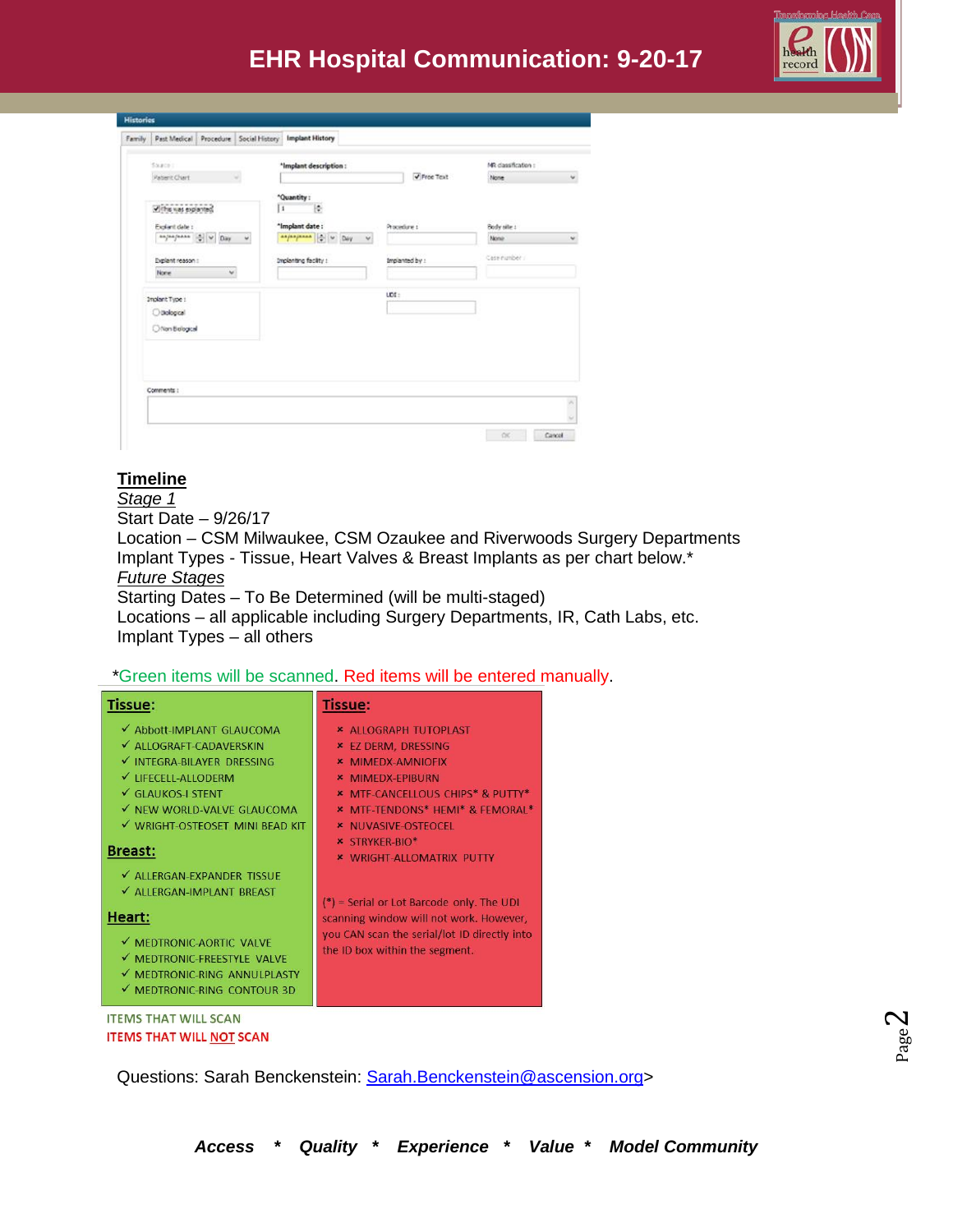

- Heart Failure Education *(Effective September 25)*
	- The Transition of Care Workteam has been evaluating current workflows and documentation in an effort to decrease readmission rates for heart failure patients.
	- As part of that work, the CHF education PowerForm has been redesigned. The questions in the grids now echo the stoplight zone diagram to improve the patient's ability to recall information.
	- Patient's ability to teach back the information will be evaluated not only before discharge, but also via post discharge phone calls.

| VII                                                                              | PP | TR | <b>FI</b> | <b>UC</b> | D1        |           |     | Comment |
|----------------------------------------------------------------------------------|----|----|-----------|-----------|-----------|-----------|-----|---------|
| What are some symptoms of Heart Failure?                                         |    |    |           |           |           |           |     |         |
| Why is it important to watch for symptoms of Heart Failure?                      |    |    |           |           |           |           |     |         |
|                                                                                  |    |    |           |           |           |           |     |         |
| <b>Self-Management</b>                                                           |    |    |           |           |           |           |     |         |
|                                                                                  | VU | PP | TB        | FI.       | <b>UC</b> | <b>DI</b> |     | Comment |
| Tell me what you should do every day:                                            |    |    |           |           |           |           |     |         |
| Weigh vourself                                                                   |    |    |           |           |           |           |     |         |
| Take your medicines                                                              |    |    |           |           |           |           |     |         |
| <b>Check for swelling</b>                                                        |    |    |           |           |           |           |     |         |
| Eat low salt food                                                                |    |    |           |           |           |           |     |         |
| Pace vourself and take rests if needed                                           |    |    |           |           |           |           |     |         |
| How do you know everything is ok? (i.e., you're in the Green Zone)               |    |    |           |           |           |           |     |         |
| No change in weight                                                              |    |    |           |           |           |           |     |         |
| No increased swelling                                                            |    |    |           |           |           |           |     |         |
| Breathing is OK                                                                  |    |    |           |           |           |           |     |         |
| No chest pain                                                                    |    |    |           |           |           |           |     |         |
| <b>Heart failure action plan</b>                                                 |    | VU | PP        | <b>TB</b> | FI.       | UC.       | DI. | Comment |
|                                                                                  |    |    |           |           |           |           |     |         |
| When should you call the doctor? (i.e. you're in the vellow zone)                |    |    |           |           |           |           |     |         |
| You have a weight gain of 2 pounds or more in a day                              |    |    |           |           |           |           |     |         |
| You have a weight gain of 5 pounds or more in a week                             |    |    |           |           |           |           |     |         |
| You have more swelling                                                           |    |    |           |           |           |           |     |         |
| It's harder to breathe or you're coughing more                                   |    |    |           |           |           |           |     |         |
| Your chest feels heavy but it gets better with rest or medicine                  |    |    |           |           |           |           |     |         |
| You feel more tired or weak                                                      |    |    |           |           |           |           |     |         |
| Which doctor should you call?                                                    |    |    |           |           |           |           |     |         |
| When should you call 911? (i.e, you're in the red zone)                          |    |    |           |           |           |           |     |         |
| It's hard to breathe at rest                                                     |    |    |           |           |           |           |     |         |
| You have chest tightness that doesn't get better with rest or medicine           |    |    |           |           |           |           |     |         |
| You're coughing up pink, foamy liquid<br>You're confused or not thinking clearly |    |    |           |           |           |           |     |         |

• The new education grids will be in PowerChart Sept. 25. Education documented prior to that date can be reviewed by viewing the form in Form Browser.

*For questions, contact [Anne.Putzer@Ascension.org](mailto:Anne.Putzer@Ascension.org) or [Karen.Shapiro@Ascension.org.](mailto:Karen.Shapiro@Ascension.org)*